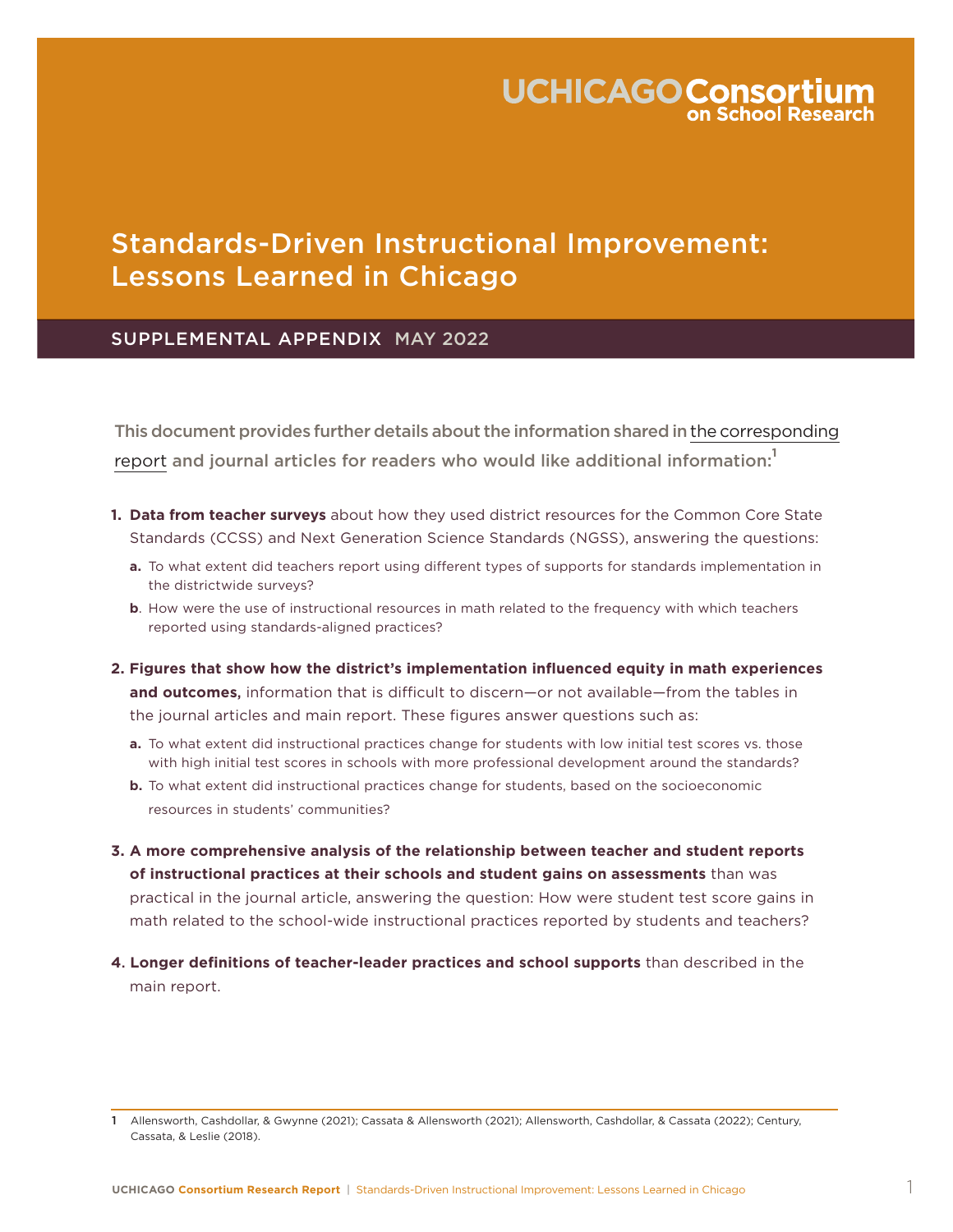## **1.A:** To what extent did teachers report using different types of supports for standards implementation in the districtwide surveys?

Teacher reports on the 2017–18 *5Essentials* Survey aligned with the structure of the district plan, with the use of a teacher-leader model to build stronger instructional practices, and stronger use of resources curated at the district's Knowledge Center. The most frequent sources of professional learning came from interactions with school colleagues (see Figures A.1. and A.2). In both the middle grades and the high school grades, and in both math and science, many teachers reported

frequently participating in collaborative planning time and classroom observations with other teachers. The district emphasis on instructional practices was also evident in teachers' survey reports of the content of their professional learning around the standards, with more teachers reporting that "developing high-quality instructional practice" was substantially emphasized over other topics (see Figures A.3 and A.4).

## **FIGURE A.1**

## Math Teacher Participation in Professional Learning around the Standards

**Middle Grades** After-School Workshop Half-Day Workshop Professional Learning Community Instructional Coaching Full-Day Workshop Classroom Observations with Other Colleagues Collaborative Planning Time **High School** After-School Workshop Half-Day Workshop Professional Learning Community Instructional Coaching Full-Day Workshop Classroom Observations with Other Colleagues Collaborative Planning Time 54% 29% 13% 3%1% 53% 37% 9% 1%1% 50% 24% 17% 8% 2% 44% 24% 17% 12% 3% 42% 45% 11% 1% 1% 32% 37% 18% 8% 4% 10% 16% 25% 38% 11% 60% 24% 12% 4% 1% 47% 39% 10% 3% 1% 43% 22% 18% 15% 2% 44% 22% 17% 15% 2% 47% 41% 9% 3% 1% 0% 10% 20% 30% 40% 50% 60% 70% 80% 90% 100% 25% 40% 23% 9% 2% 11% 12% 22% 44% 11% **A** Never **Conceting Once or Twice a** Once or Twice a Month **Concert of Twice a Week** Concess Twice a Week Almost Every Day

Note: Based on 1.723 middle grade and 919 high school teachers responding to questions about CCSS-M implementation in the spring 2018 survey. Component rates, as labeled, may not sum to 100 due to rounding.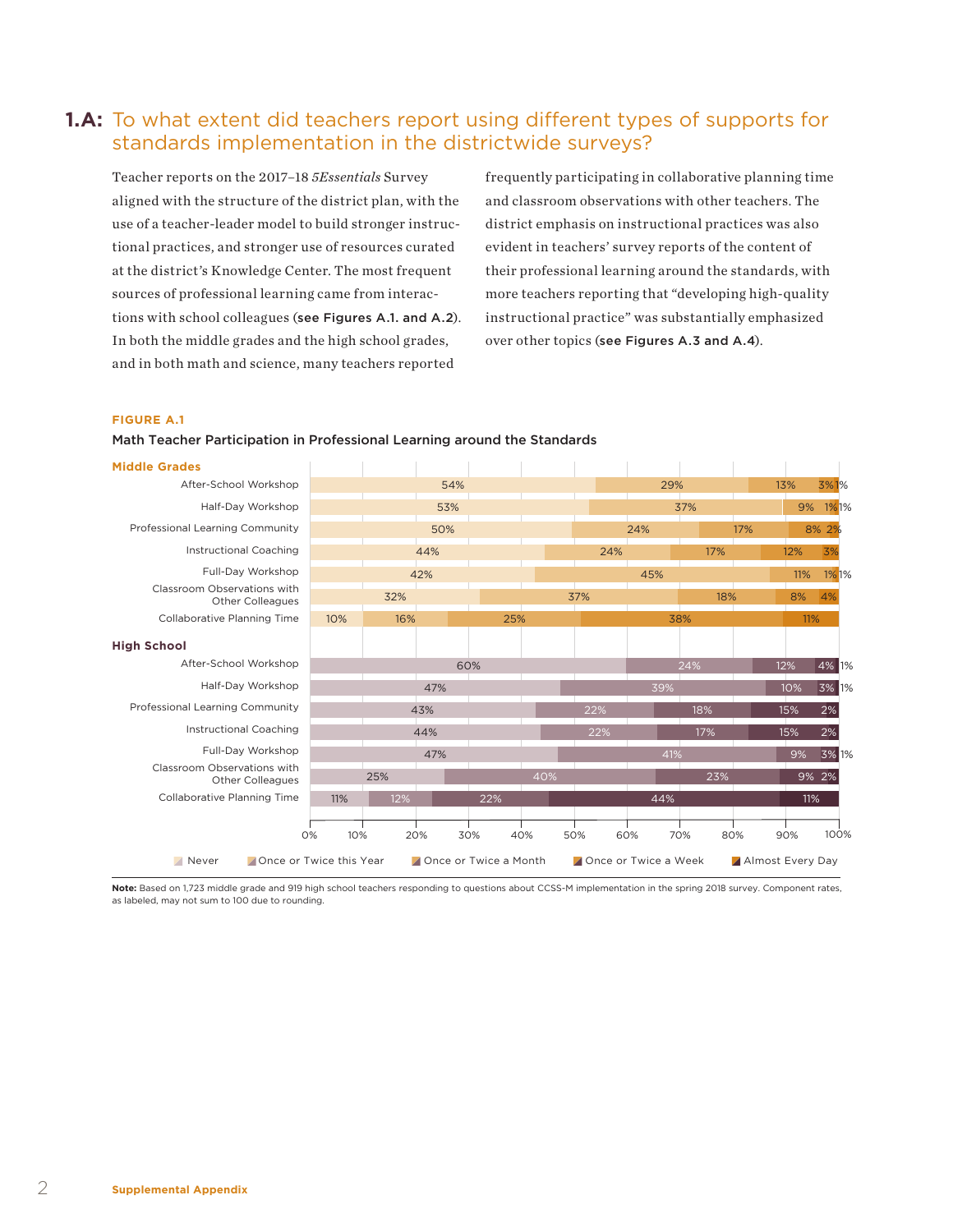## **FIGURE A.2**

#### **Middle Grades** After-School Workshop Half-Day Workshop Professional Learning Community Instructional Coaching Full-Day Workshop Classroom Observations with Other Colleagues Collaborative Planning Time **High School** After-School Workshop Half-Day Workshop Professional Learning Community Instructional Coaching Full-Day Workshop Classroom Observations with Other Colleagues Collaborative Planning Time 53% 30% 15% 3% 1% 62% 28% 9% 1% 1% 50% 22% 21% 6% 1% 56% 19% 14% 8% 2% 33% 46% 19% 1% 1% 46% 34% 15% 4% 2% 17% 21% 26% 30% 6% 57% 22% 17% 4% 2% 47% 36% 13% 2% 1% 42% 21% 21% 12% 4% 41% 19% 21% 16% 3% 43% 42% 12% 1% 1% 0% 10% 20% 30% 40% 50% 60% 70% 80% 90% 100% 24% 35% 27% 10% 4% 8% 12% 23% 41% 16% **A** Never **Once or Twice this Year Once or Twice a Month A** Once or Twice a Week **A** Almost Every Day

## Science Teacher Participation in Professional Learning around the Standards

**Note:** Based on 782 middle grade and 685 high school teachers responding to questions about NGSS implementation in the spring 2018 survey. Component rates, as labeled, may not sum to 100 due to rounding.

## **FIGURE A.3**

## Math Teacher Reports of the Emphasis of their Professional Development around the CCSS-M

| <b>Middle Grades</b>                                        |     |     |                          |     |     |                         |     |                   |     |                  |             |  |
|-------------------------------------------------------------|-----|-----|--------------------------|-----|-----|-------------------------|-----|-------------------|-----|------------------|-------------|--|
| <b>Unpacking Standards</b>                                  | 14% |     |                          | 17% |     | 36%                     |     |                   | 33% |                  |             |  |
| Developing Content Knowledge                                | 13% |     | 17%                      |     |     | 36%                     |     |                   | 33% |                  |             |  |
| Learning How to use<br><b>Formative Assesssments</b>        | 9%  |     |                          | 14% |     | 41%                     |     |                   | 36% |                  |             |  |
| Developing Aligned<br>Lesson Plans                          | 11% |     | 15%                      |     |     | 34%                     |     |                   | 40% |                  |             |  |
| Selecting/Using Aligned<br><b>Instructional Materials</b>   | 9%  |     | 14%                      |     |     | 37%                     |     |                   | 40% |                  |             |  |
| Differentiating Instruction for<br><b>Student Subgroups</b> | 7%  |     | 12%                      |     | 34% |                         |     |                   | 47% |                  |             |  |
| Developing High-Quality<br><b>Instructional Practice</b>    | 7%  |     | 9%                       |     | 35% |                         |     |                   | 50% |                  |             |  |
| <b>High School</b>                                          |     |     |                          |     |     |                         |     |                   |     |                  |             |  |
| <b>Unpacking Standards</b>                                  |     | 16% |                          | 22% |     |                         | 35% |                   |     | 27%              |             |  |
| Developing Content Knowledge                                |     | 21% |                          |     | 23% |                         |     | 34%               |     | 22%              |             |  |
| Learning How to use<br><b>Formative Assesssments</b>        | 11% |     |                          | 17% |     |                         | 43% |                   |     | 29%              |             |  |
| Developing Aligned<br>Lesson Plans                          |     | 15% |                          | 20% |     |                         | 38% |                   |     | 28%              |             |  |
| Selecting/Using Aligned<br><b>Instructional Materials</b>   | 11% |     |                          | 19% |     |                         | 41% |                   |     | 28%              |             |  |
| Differentiating Instruction for<br><b>Student Subgroups</b> | 13% |     |                          | 19% |     |                         | 38% |                   |     | 30%              |             |  |
| Developing High-Quality<br><b>Instructional Practice</b>    | 10% |     | 13%                      |     |     | 40%                     |     |                   |     | 37%              |             |  |
|                                                             | 0%  | 10% |                          | 20% | 30% | 40%                     | 50% | 70%<br>60%        |     | 80%              | 90%<br>100% |  |
|                                                             |     |     | <b>Was Not Addressed</b> |     |     | <b>Minimal Emphasis</b> |     | Moderate Emphasis |     | A Major Emphasis |             |  |

**Note:** Based on 1,723 middle grade and 919 high school teachers responding to questions about CCSS-M implementation in the spring 2018 survey. Component rates, as labeled, may not sum to 100 due to rounding.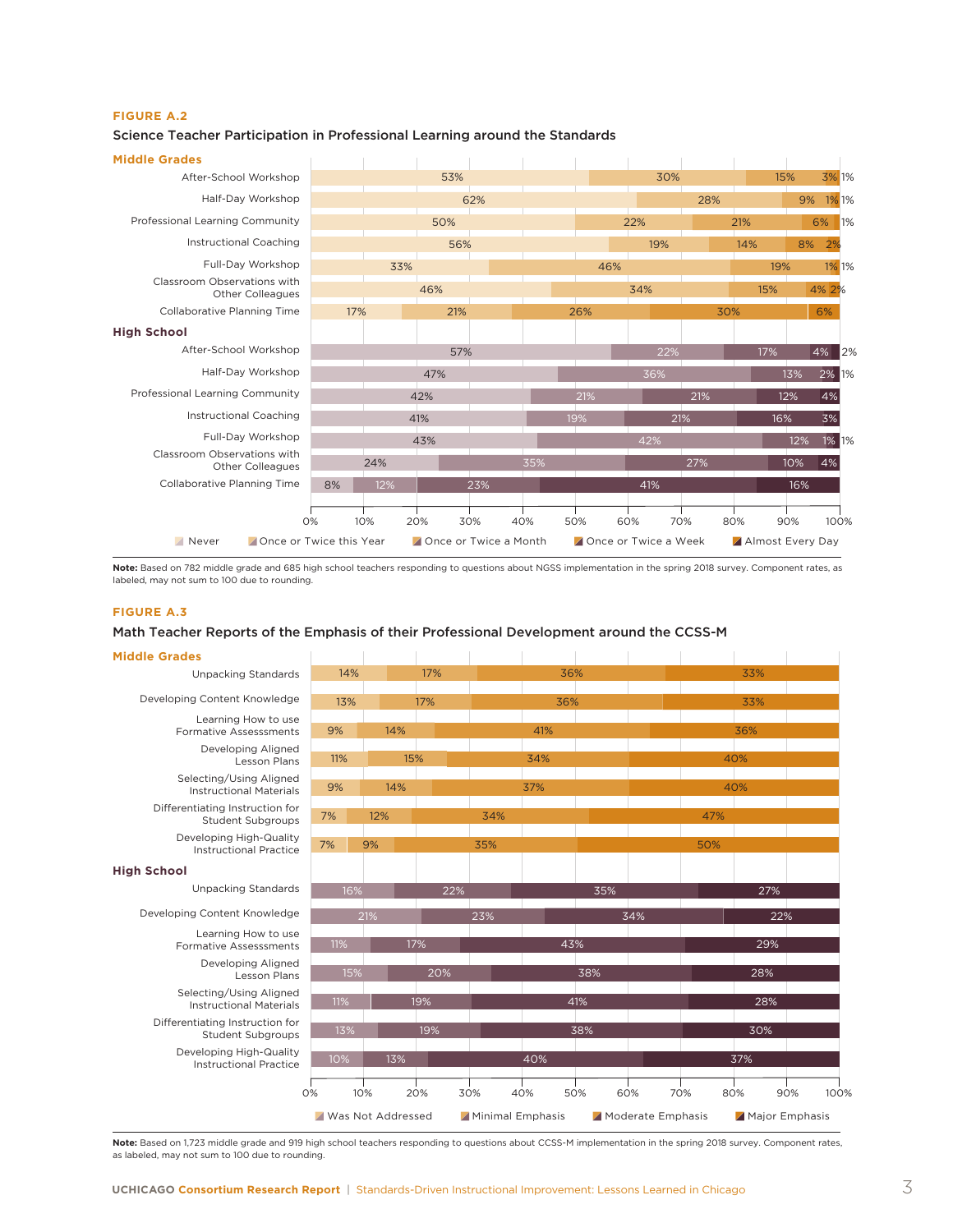#### **FIGURE A.4**

## Science Teacher Reports of the Emphasis of their Professional Development around the NGSS



**Note:** Based on 782 middle grade and 685 high school teachers responding to questions about NGSS implementation in the spring 2018 survey. Component rates, as labeled, may not sum to the total rate due to rounding.

## **1.B:** How were the use of instructional resources in math related to the frequency with which teachers reported using standards-aligned practices?

Math professional development encouraged the use of MARS tasks and Math Talks to facilitate standardsaligned practices. On the 2017–18 *5Essentials* Survey, teachers who reported more frequently using either MARS tasks or Math Talks also were more likely to report engaging in standards-aligned practices: having students discuss different ways to approach a problem, engaging in problems that allowed for multiple solutions, and

having students justify their reasoning in writing (see Figure A.5). For example, 96 percent of teachers who used Math Talks two or more times a week also reported asking their students to discuss different ways to approach a problem two or more times a week. The relationships were stronger in the middle grades than in the high school grades; high school teachers were much less likely than middle grade teachers to use either resource.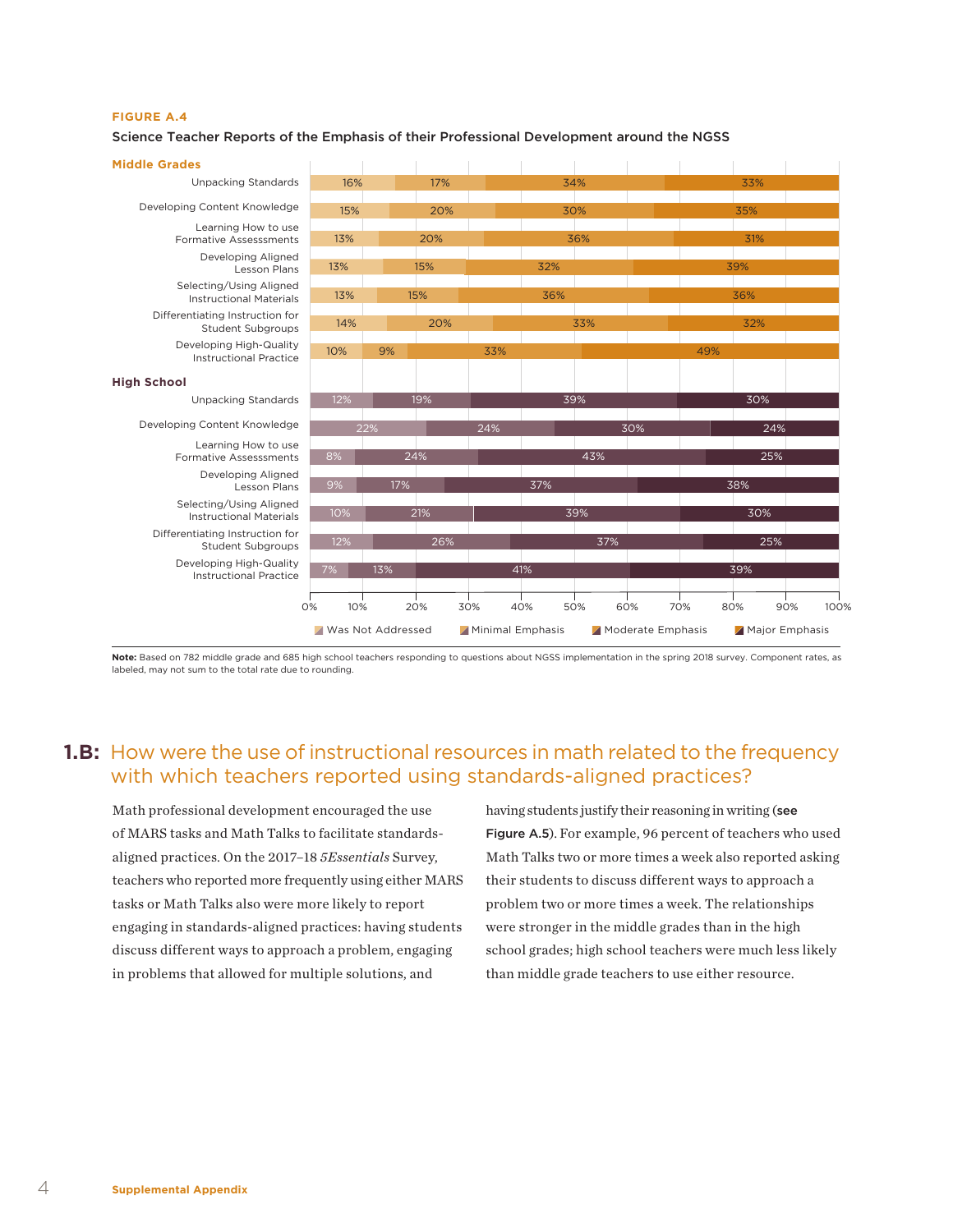

Teachers Who Used Math Talks and MARS Tasks Resources More Often Engaged in More Standards-Aligned Practices



*How often students discussed ways to approach a problem by use of...*

*How often students justified their reason in writing by use of...*



Students justified their reasoning in writing... 1 0-1 times/year 1-2 times/month 2+ times/week



*How often students engaged in a problem that allowed for multiple solution methods by use of…*

**Note:** Based on the responses of mathematics teachers to questions in the 2018 spring survey. Component rates, as labeled, may not sum to 100 due to rounding.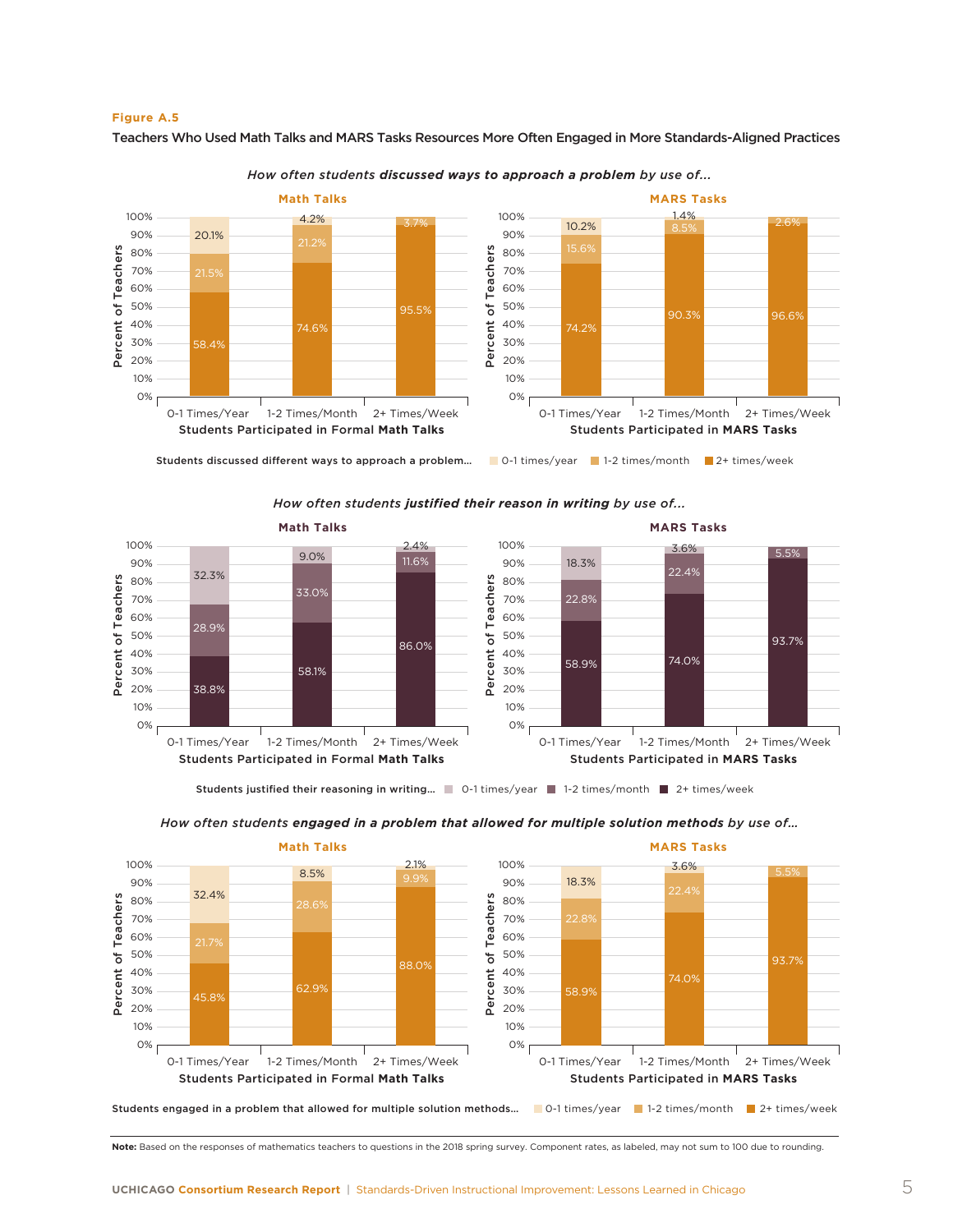## **2.A:** To what extent did instructional practices change for students with low initial test scores vs. high initial test scores in schools with more professional development around the standards?

Before standards implementation, students with high test scores reported using standards-aligned instructional practices significantly more often in their math classes than students with low test scores. As shown in Figure A.6, in 2010–11, student reports on the math instructional practices measure were about 0.3 standard deviations higher among students with high test scores than students with low test scores, with similar differences in schools that subsequently took up extensive professional learning around the standards as those that had more limited professional learning. Students with low test scores experienced improvements in math instruction over the next several years, with the biggest improvement occurring in 2014–15, the year the standards were implemented. By the 2016–17 school year, there had been improvements in the frequency of students' experiences with standards-aligned practices among both high- and low-testing students at schools with extensive professional learning, but the changes were largest for students who had low tested skills, relative to students at the same schools in prior years. Furthermore, in 2016–17, the reports of students with low test scores at the schools that had extensive professional learning around the standards in 2014–15 were higher than the reports of students with high test scores at the schools with limited professional learning around the standards.

#### **FIGURE A.6**





**Note:** Students were divided into groups based on ISAT or PARCC math scores in the prior year; students with high test scores were at least 0.5 standard deviations above the mean, while students with low test scores were at least 0.5 standard deviations below the mean. Values for 2014–15 come from regression models that control for student race, ethnicity, gender, neighborhood poverty level, neighborhood socioeconomic status, the type/s of math class in which the student was enrolled, and math score on the state assessment in the prior spring. Changes relative to 2013-14 are based on coefficients from models with school and year fixedeffects and the same covariates. The school fixed effects control for any differences in 2013-14 among schools attended by different students. Teacher reports of professional learning come from the 2014-15 teacher survey and are based on questions about how frequently they engaged in different types of professional learning around the standards. See Allensworth, Cashdollar, and Gwynne (2021) for more details.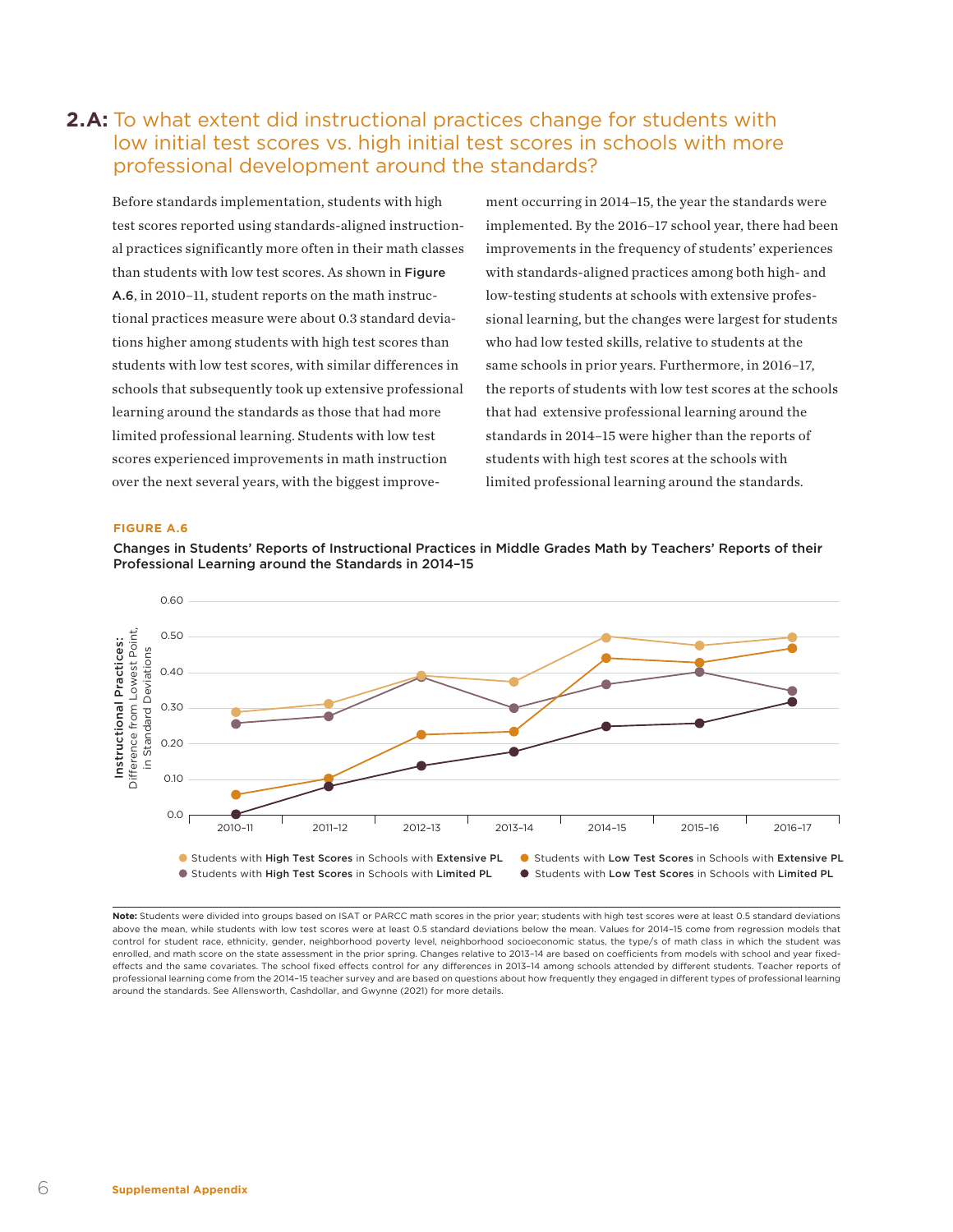## **2.B:** To what extent did instructional practices change for students based on the socioeconomic resources in students' communities?

Students from all types of neighborhoods reported more frequently engaging in standards-aligned practices in their math classes in 2017–18 than 2011–21 (see Figure A.7). In elementary schools, improvement was especially large in the year the standards were to be fully implemented, 2014–15, with the largest changes coming in schools that served students living in neighborhoods with the fewest socioeconomic resources.

## **FIGURE A.7**

Changes in Math Instructional Practices Were Largest in Schools Serving Students Living in Neighborhoods with the Fewest Socioeconomic Resources



*Student reports of instuctional practices in math by socioeconomic status of students' neighborhoods*

**Note:** Community socioeconomic resources are based on the characteristics of students' residential neighborhoods: percentage of families below the poverty line and male unemployment, aggregated to the school level. Schools serving communities with more socioeconomic resources are in the lowest one-third of schools; schools serving communities with fewer resources are in the highest one-third of schools.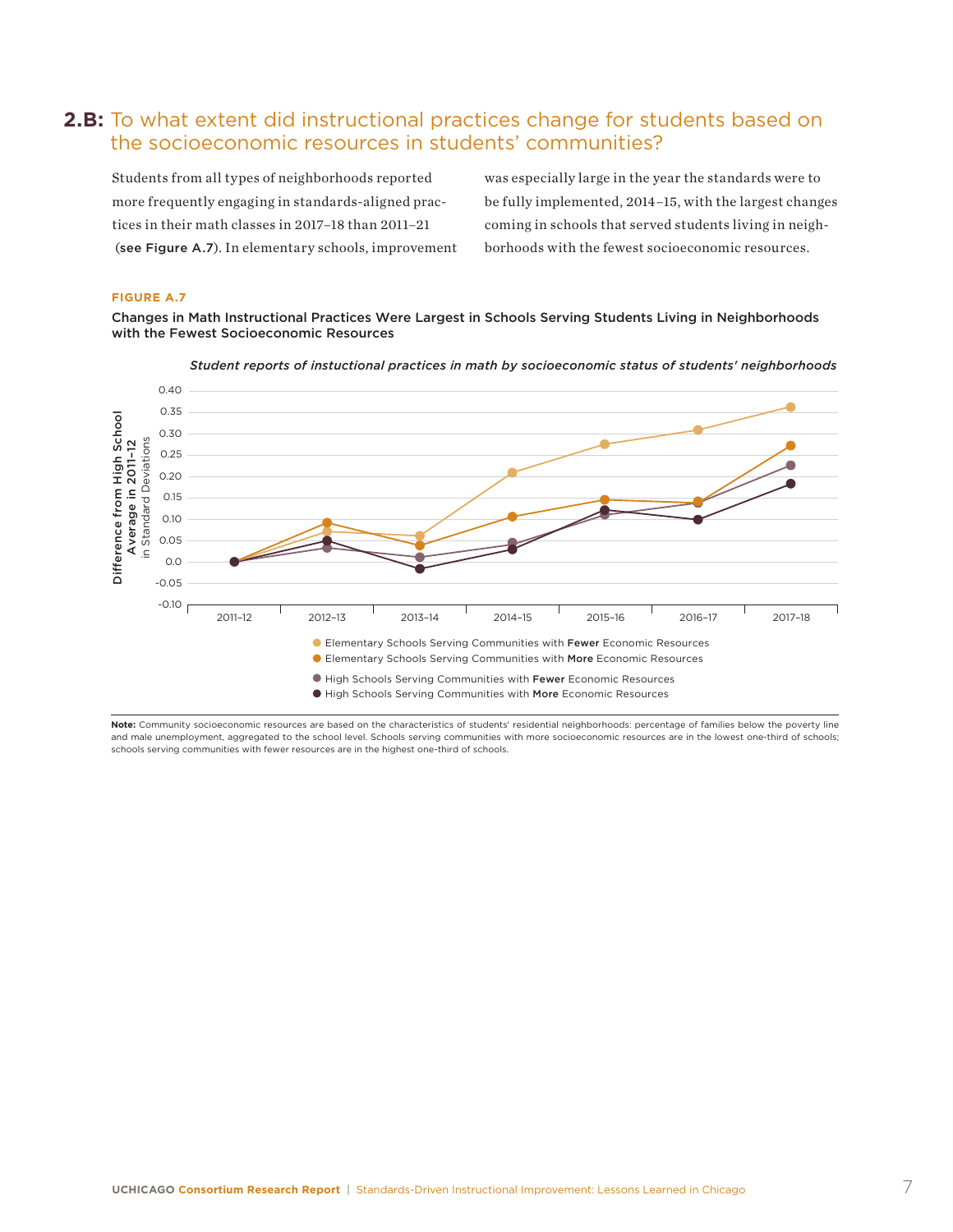## **3.** How were student test score gains in math related to the school-wide instructional practices reported by students and teachers?

To discern the relationships between teacher or student reports of instructional practices and students' test score gains, we used 2-level hierarchical linear models predicting students' gains on assessments at the student level with instructional practices at the school level. Instructional practices were calculated as the average of either teacher or student reports in the school in 2017–18. At the student level, we predicted each student's test score with their prior year score, as well as covariates for gender, race, IEP status, neighborhood poverty, and socioeconomic status. At the school level, we included variables for school average teacher/student reports of instructional practices, as well as school average test scores in the prior year, average socioeconomic status, and poverty levels of students, and school racial composition. Student and school covariates were included to be certain that the relationships were not influenced by any differences in the use of practices across schools serving students with different backgrounds or achievement levels. We also ran the analyses separately based on students' prior year achievement, with students divided into three equal groups, based on their prior scores. The models took the form:

2018Score<sub>ij</sub> = 
$$
\beta_{0j} + \beta_{1j}
$$
 (2017Score)<sub>ij</sub> +  $\sum_{c=2}^{8} \beta_{cj}$ StuCov<sub>ij</sub> +  $e_{ij}$   
 $\beta_{0j} = \gamma_{00} + \gamma_{01}$ (Instructional Practices)<sub>j</sub> +  $\sum_{s=2}^{6} \gamma_s$ SchlCov<sub>j</sub> +  $r_j$ 

At the student level, the 2017–18 test score is modeled as a function of their prior year score, along with their gender, race, neighborhood poverty, socioeconomic

status, and IEP status.  $\beta_{0j}$  represents the average gain in the school, controlling for student background characteristics.  $\beta_{0j}$  is predicted at level 2 with the measure of average reports of instructional practices, along with school-level covariates controlling for average prior year achievement, average poverty, and socioeconomic status of students, and school racial composition. γ01 provides the relationship of instructional practices with student average gains, net of any relationship of gains with the school covariates. Only the intercept is allowed to vary at the school level.

The results are shown in Figure A.8 for the analyses that separated students into three groups based on their prior test scores. Each set of bars shows the difference in gains for a given achievement group in a given grade if at a school with frequent use of standards-aligned practices versus an average school in the district. The first group of bars for each grade uses student reports of instructional practices at the school as the independent variable, while the second group of bars uses teacher reports. Only relationships that are statistically significant are included. For students with low and average prior achievement, there were significant relationships between student reports of instructional practices at the school and test gains in grades 6-9, and with teacher reports there were significant relationships in grades 6-8, and in ninth grade for students with low test scores. For students with high prior achievement scores, the relationships between instructional practices and students' gains on math tests were nonsignificant at all middle grade levels, and only significantly related to student reports in ninth grade.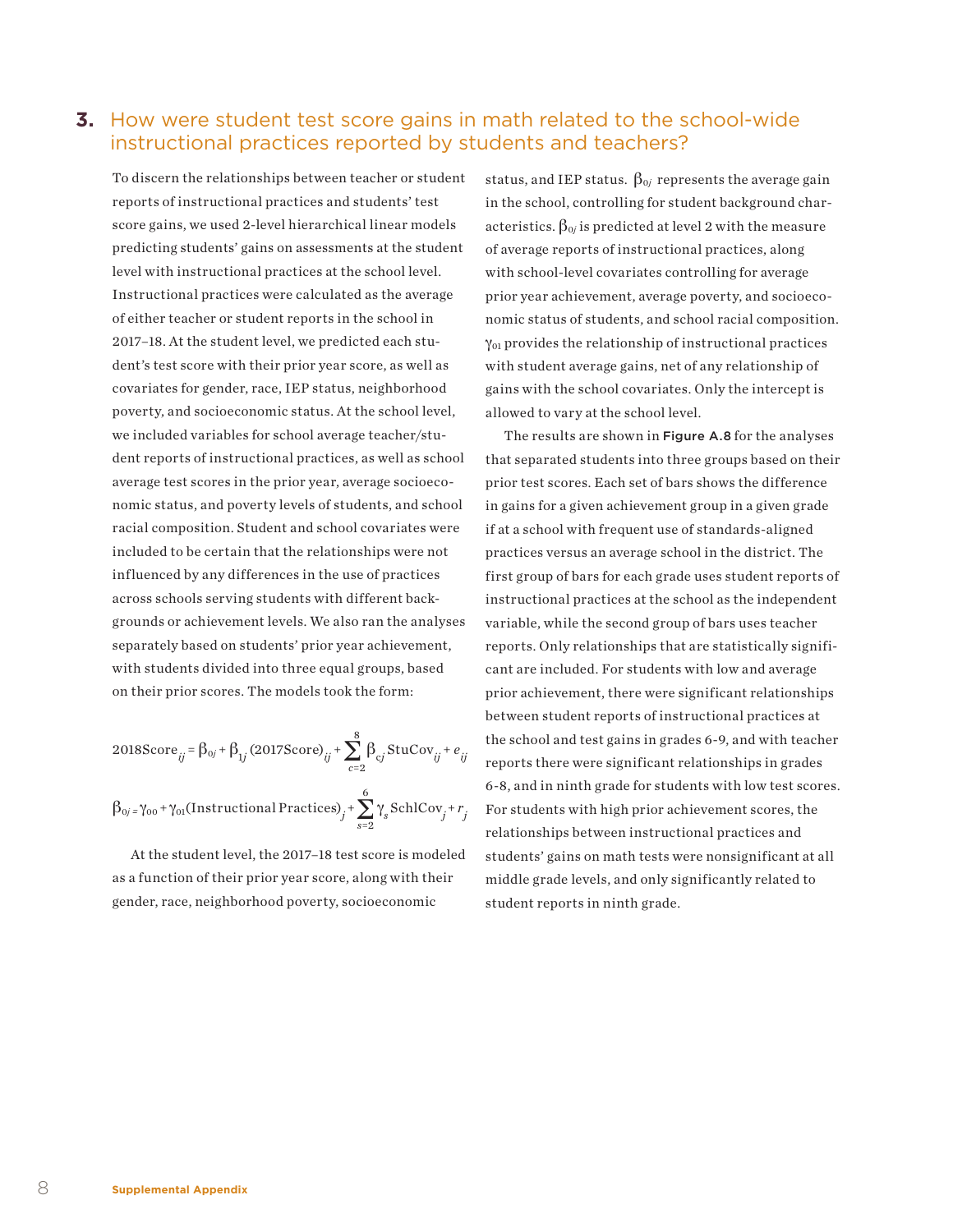## **FIGURE A.8**

Differences in Math Gains Relative to the District Average in Schools with Frequent Use of Standards-Aligned Practices, by Prior Student Achievement



Note: Bars with labels indicate gains that are significantly different from average at p<0.05 (most are significant at p<0.01). Schools with stronger standards-aligned practices are one standard deviation above the mean in terms of either student reports of practices in the school or teacher reports of practices in the school. Student survey reports are based on about 80 percent of students in a given grade level in the district, while teacher reports are based on about 60 percent of math teachers in the district. Gains are based on the 2018 NWEA-MAP in grades 6-8 and the PSAT in grades 9-10. Models control for student's score in the same subject test the prior year, with the exception of ninth grade where the student's eighth-grade NWEA-MAP score in math is used as the prior score. The models also control for students' race, ethnicity, socioeconomic background, special education status, and school economic composition (mean poverty and mean social status), school racial composition, and average test scores in the prior year.